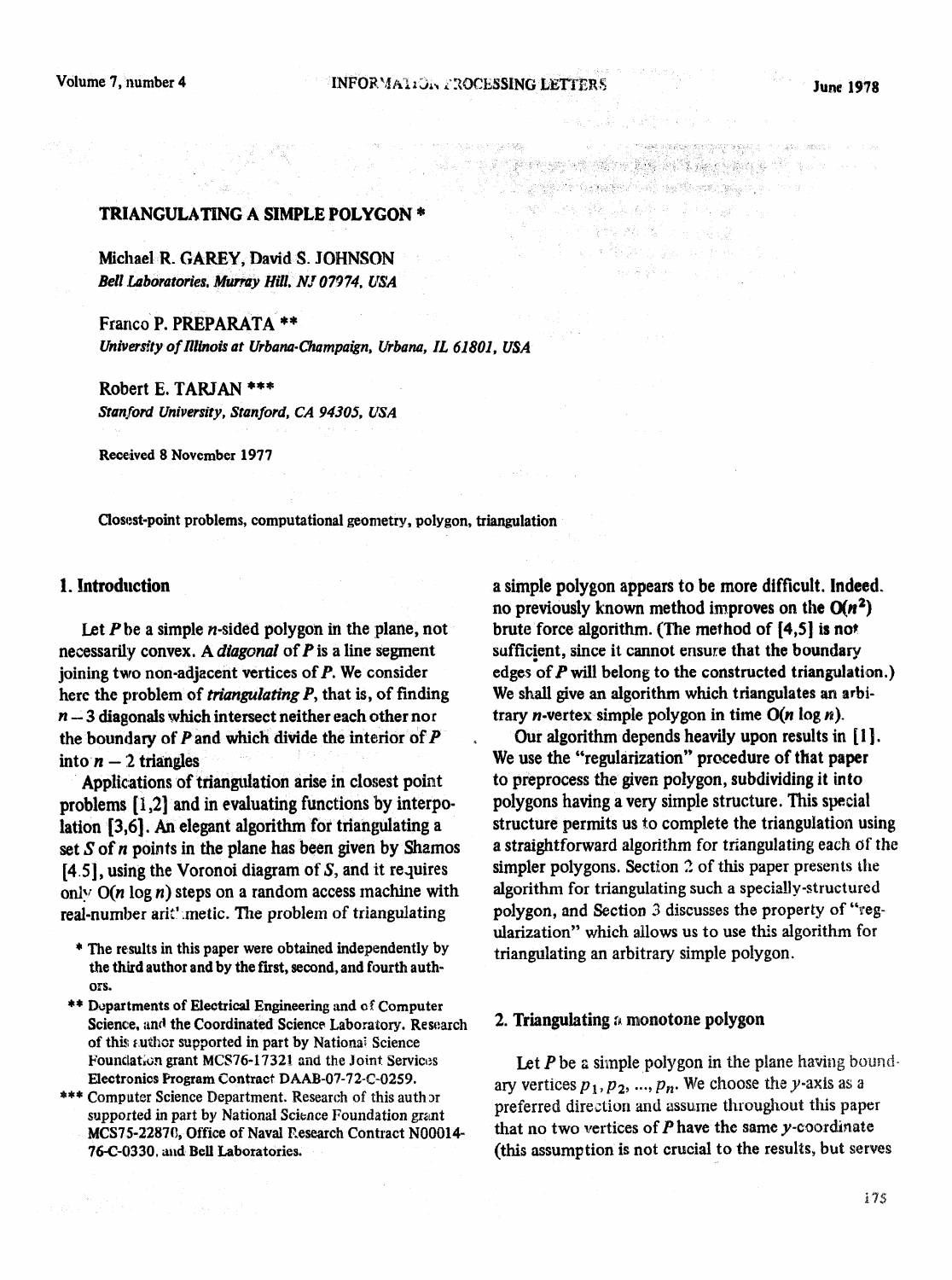merely to simplify the presentation). Suppose without loss of generality that  $p_1$  is the vertex with the largest **y-coordinate. The polygon P** is said to be *monotone* if there is a vertex  $p_k$  such that the vertices  $p_1, p_2, ...,$ *pk are in* decreasing order by y-coordinate and the vertices  $p_k$ ,  $p_{k+1}$ , ...,  $p_m$ ,  $p_1$  are in increasing order by y-coordinate. ln this section we describe an algorithm for triangulating a monotone polygon.

To triangulate such a polygon P, we first **sort** its **vertices** in order of decreasing y-coordinate, Because **P** is a monotone, this can be done in time  $O(n)$  by merging the two sequences of vertices given by the definition. Suppose  $q_1, q_2, ..., q_n$  is the resulting sequence, with  $q_1 = p_1$ . It is easy to prove that the following property  $(*)$  is equivalent to the monotone property:

(\*) For  $2 \le i \le n$ , there is some  $j \le i$  such that  $q_i$  and  $q_i$  are adjacent on the boundary of P.

We process the boundary vertices in the order  $q_1$ ,  $q_2, ..., q_n$ . When we process a vertex, we may add certain diagonals to the polygon. Each added diagonal cuts 2 triangle off of the polygon and leaves a polygon of one less side still to be triangulated. We shall call the part of the original polygon still to be triangulated the "remaining polygon".

During the processing, we maintain a stack that contains all vertices which have been processed so far and which lie on the boundary of the remaining polygon. The contents  $x_1, x_2, ..., x_i$  of the stack satisfy the following properties during the processing:

(i)  $x_1, x_2, ..., x_i$  are in decreasing order by y-coordinate;

 $(ii)$   $x_1, x_2, ..., x_i$  form a chain on the boundary of the remaining polygon;

(iii) the internal angles of the remaining polygon at  $x_2, x_3, ..., x_{i-1}$  are at least 180°; and

(iv) the next vertex to be processed is adjacent to either  $x_1$  or  $x_i$  (or both).

Here is the triangulation algorithm.

*Initial step:* Place the first two vertices  $q_1$  and  $q_2$ in the stack.

General step: Let  $x_1, x_2, ..., x_i$  denote the stack contents and x the next vertex to be processed.

(a) If x is adjacent to  $x_1$  but not  $x_i$ , add diagonals  $(x, x_2)$ ,  $(x, x_3)$ , ...,  $(x, x_i)$ . Replace the stack contents by  $x_i$ , x.

(b) Otherwise, if x is adjacent to  $x_i$  but not  $x_1$ , repeat the following until  $i = 1$  or the internal angle



Fig. 1. Case (a) of the monotone polygon triangulation algorithm. Dashed lines are added diagonals. The remaining poly**gon is formed from the old polygon by replacing the polygonal**  chain  $x$ ,  $x_1$ ,  $x_2$ ,  $x_3$ ,  $x_4$  by the line segment x,  $x_4$ .

at  $x_i$  is at least 180": add diagonal  $(x_{i-1}, x)$ , delete  $x_i$  from the stack, and replace *i* by  $i - 1$ . When this step is no longer applicable, add x to the top of the stack.

(c) Otherwise, if x is adjacent to both  $x_1$  and  $x_i$ , add diagonals  $(x, x_2), (x, x_3), ..., (x, x_{i-1})$  and stop. Vertex  $x$  is the last one to be processed.

Repeat the general step until case (c) applies.

Fig. 1 through 3 illustrate cases  $(a)$ ,  $(b)$  and  $(c)$ . The correctness of the algorithm depends upon the fact that the added diagonals lie completely inside the polygon. Consider for example the diagonal  $(x, x_2)$  constructed in case (a). None of the vertices  $x_3, x_4, ..., x_k$ can lie inside or on the boundary of the triangle formed by  $x_1$ ,  $x_2$ , and x because the internal angles of at least 180° at  $x_2, x_3, ..., x_{i-1}$  force x and  $x_3, x_4, ..., x_i$  to lie on opposite sides of the line through  $x_1, x_2$  (Fig. 4). No other vertex of the polygon lies inside or on the boundary of this triangle because all such vertices have smaller y-coordinates than  $x$ . No point inside the triangle can be exterior to the polygon, because the polygon would then have to pass through the interior of the triangle, and at least one of its vertices would be



**Fig;. 2. Case (b) ci' the monotone polygon triangulation algoknm. The remaining polygon is formed from the old polygon**  by replacing the polygonal chain  $x_3$ ,  $x_4$ ,  $x_5$ , x by  $x_3$ , x.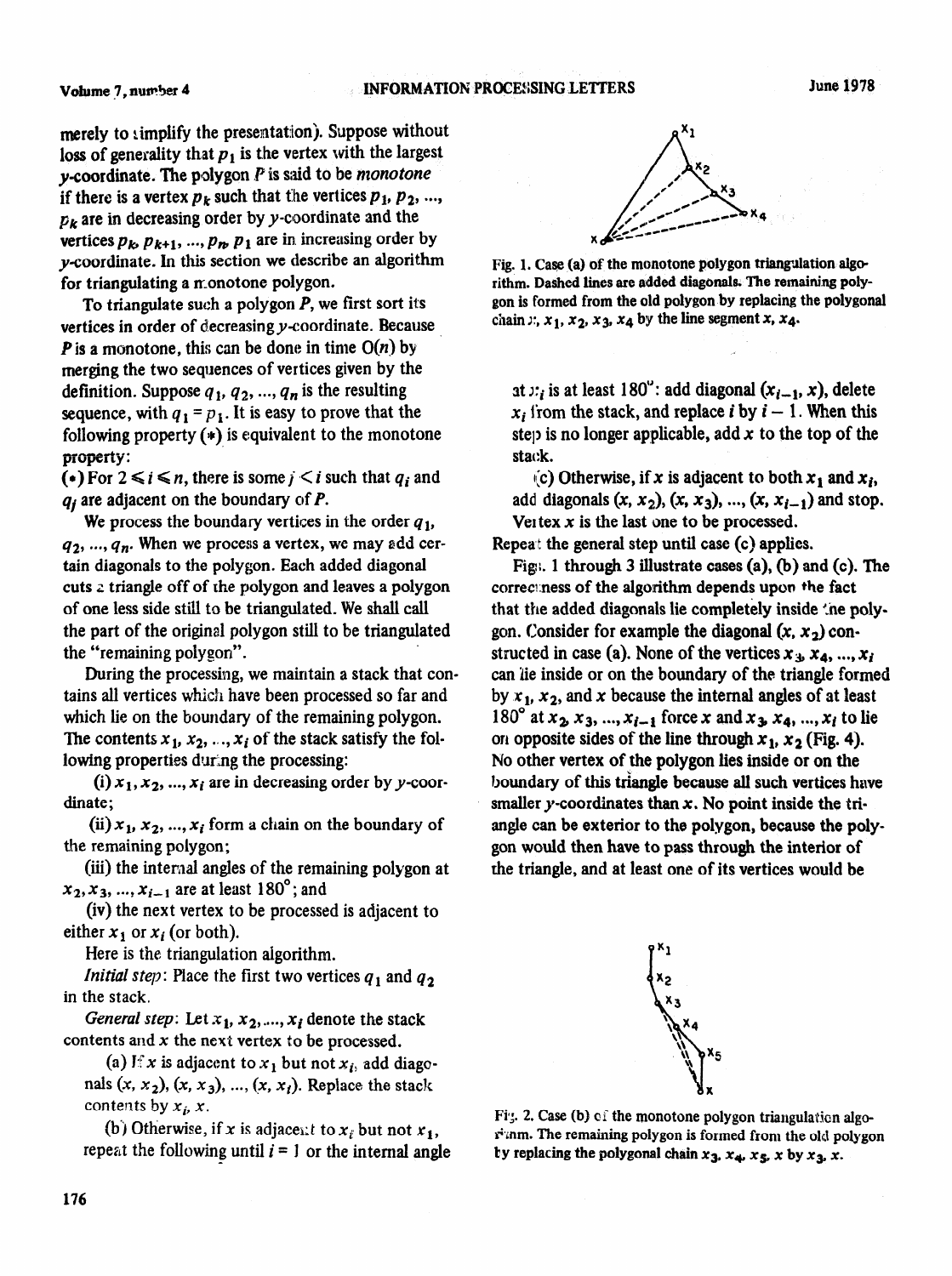





Fig. 4. Vertices x and  $x_3, x_4, x_5$  lie on opposite sides of the line through  $x_1$  and  $x_2$ .



**Fig. 5. Pointy is on the outside of the polygon. Some point**   $\boldsymbol{z}$  on line segment  $(\boldsymbol{x}_1, \boldsymbol{y})$  must lie on the polygon boundary. **At least one end of the boundary edge containing z must lie**  inside the triangle  $x_1$ ,  $x_2$ ,  $x_3$ .

in the interior of the triangle (Fig. 5). Thus, the diag onal  $(x, x_2)$  lies completely within the polygon. A proof by induction verifies that the other diagonals constructed in case (a) lie inside the polygon. The proofs for cases (b) and (c) are similar.

It is routine to verify that properties (i) through (iii) are preserved by the general step. The validity of  $(iv)$  follows from  $(*)$ .

The algorithm requires  $O(n)$  time for the initial merge-sort and  $O(n)$  time to process all the vertices. The space required is also  $O(n)$ . Thus, except for constant factors, neither the time complexity nor the space requirements can be improved,

### **3. Regularization and monotone polygons**

To complete the triangulation algorithm we **need**  a method for subilisting an arbitrary simple polygon into one or more monotone polygons. For this purpose we use the regularization algorithm of  $[1]$ . This algorithm adds diagonals to the given polygon P, none of which intersects either a boundary edge or another diagonal, so that the following properties hold:

(i) Each vertex (except the one with largest y-coordinate) is joined directly to at least one vertex with a larger y-coordinate; and

(ii) Each vertex (except the one with smallest y-coordinate) i8 joined directly to at least one vertex with **a**  smaller y-coordinate.

The regularization algorithm may add some diagonals which are exterior to  $P$  (see Fig. 6(a)), but for our purposes these can be ignored. As shown in Fig.  $6(b)$ , the diagonals added to the interior of P subdivid P into a number of smaller polygons, each of which contains no portion of any other diagonal in its interior. We claim that each of these polygons must be monotone.

Let us say that a vertex  $q$  of a simple polygon  $Q$  is an *interior cusp* of  $Q$  if the internal angle at  $q$  exceeds 180 $^{\circ}$  and the two vertices adjacent to  $q$  on the boundary of  $Q$  either both have larger y-coordinates than  $q$ or both have smaller  $y$ -coordinates than  $q$ . We then observe that, if  $Q$  is any one of the polygons obtained as described above from regularizing  $P$ , then no vertex of  $Q$  can be an interior cusp. This is an immediate consequence of the two regularization properties and the fact that  $Q$  was chosen so that none of the diagonals introduced in the regularization of  $P$  intersects its interior. The following theorem then implies that each of the polygons obtained by regularizing  $P$  is a monotone: polygon.

**Theorem 1. If Q is a simple polygon and no vertex of** Q *is an interior cusp, then Q is monotone.* 

**Proof.** Let  $Q$  be a polygon satisfying the hypothesis of the theorem, and let  $q_1, q_2, ..., q_m$  denote the vertices of  $Q$ , listed in clockwise order a cound the bound-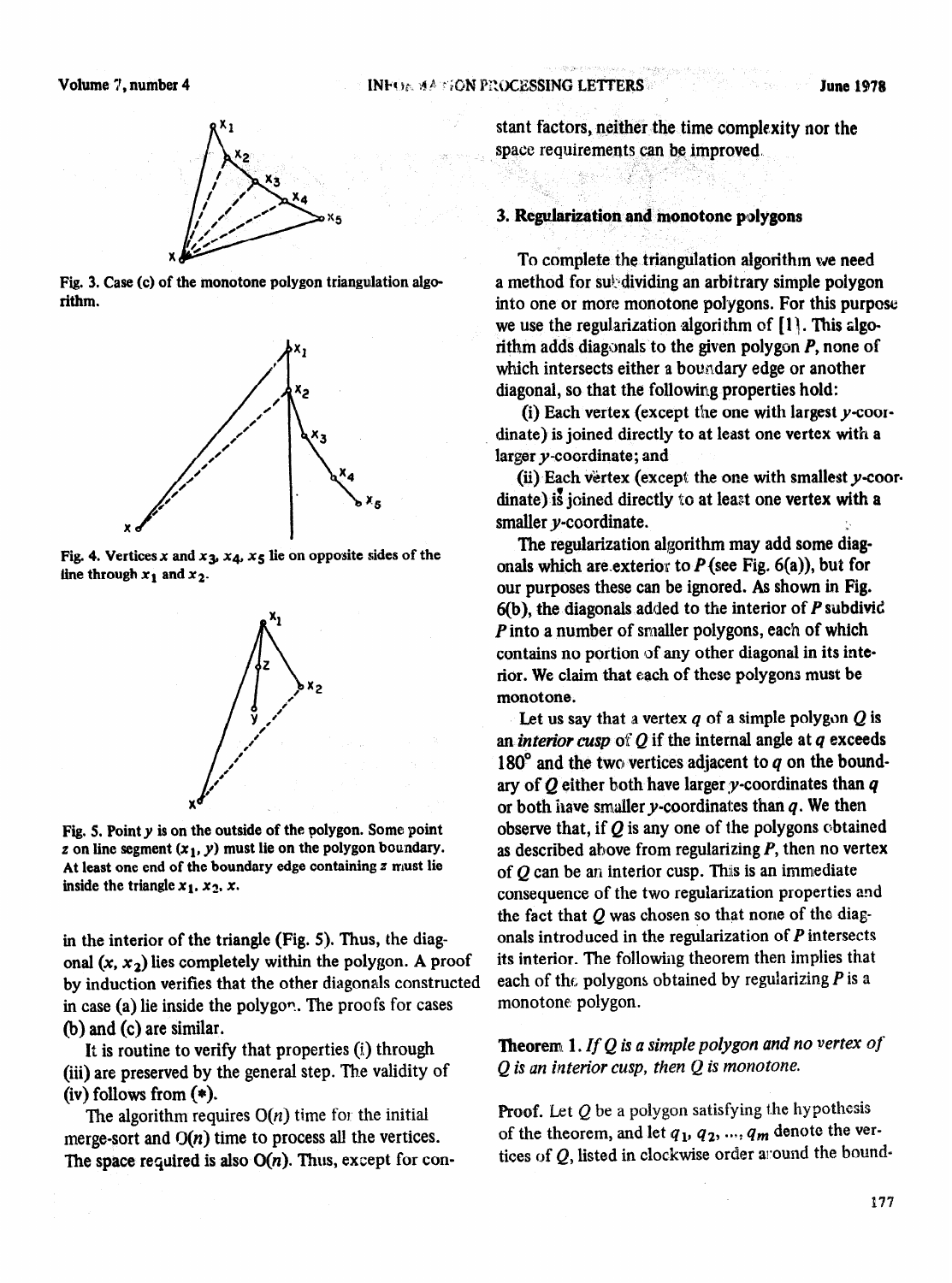

**Fig. 6.** A simple polygon P: (a) regularized; (b) decomposed into monotone polygons; (c) triangulated.

ary. Suppose without less of generality that  $q_1$  has the largest y-coordinate among these and that  $q_k$ ,  $1 \leq k \leq$  $m_i$ , has the smallest y-coordinate. If  $Q$  is not monotone, then one of the two chains from  $q_1$  to  $q_k$  formed by the boundary edges of  $Q$  is not strictly decreasing by y-coordinate. Consider the case in which the chain passing through  $q_2$  fails to be strictly decreasing (the other case is symmetric). Choose  $q_i$ ,  $1 \le i \le k$ , to be the first vertex on this path such that the y-coordinate of  $q_{i+1}$  exceeds that of  $q_i$ .

We first observe that the edge from  $q_i$  to  $q_{i+1}$  must lie to the left of the edge from  $q_{i-1}$  to  $q_i$ , for otherwise  $q_i$  would be an interior cusp of Q (see Fig. 7(a)). Now consider the line through  $q_i$  and  $q_k$  (see Fig. 7(b)), and let  $r \neq q_i$  be the first point on the boundary of Q encountered when traveling from  $q_i$  to  $q_k$  along this line (*r* might be  $q_k$ ). Then the line segment joining  $q_i$ to  $r$  divides the exterior of  $Q$  into two parts, one of which is a finite polygon  $Q'$ , as shown in Fig. 7(c). Except for r, the vertices of  $Q'$  are all vertices of  $Q$ .

Among all the vertices of  $Q'$ , let s be the one having largest y-coordinate. Then  $s$  is also a vertex of  $Q$ , and furthermore s must be an interior cusp; it therefore follows that Q must be monotone.

The following algorithm triangulates an arbitrary simple polygon.

Step 1. Apply the regularization algorithm to the polygon. Delete all added diagonals which are exterior to the pofygon (in fact the regularization algorithm can be mcdified to add only the interior diagona!s).

Step 2. Apply the algorithm of Section 2 to triangulate each monotone polygon in the subdivision of the given polygon constructed by Step 1. Fig. 6(c) shows the results of applying this algorithm to a simple polygon.

The regularization algorithm given in [1] requires  $O(n \log n)$  time for an *n*-vertex polygon, and the algorithm of Section 2 requires a total of  $O(n)$  time to triangulate all the polygons in the resulting subdivision. Thus the total time required for triangulating an *n*-ver-





ary for the first time at point r; (c) polygon  $Q'$  exterior to  $Q$ formed by the line segment  $(q_i, r)$ ; s is the vertex of  $Q'$  having largest y-coordinate and must be an interior cusp of  $Q$ .